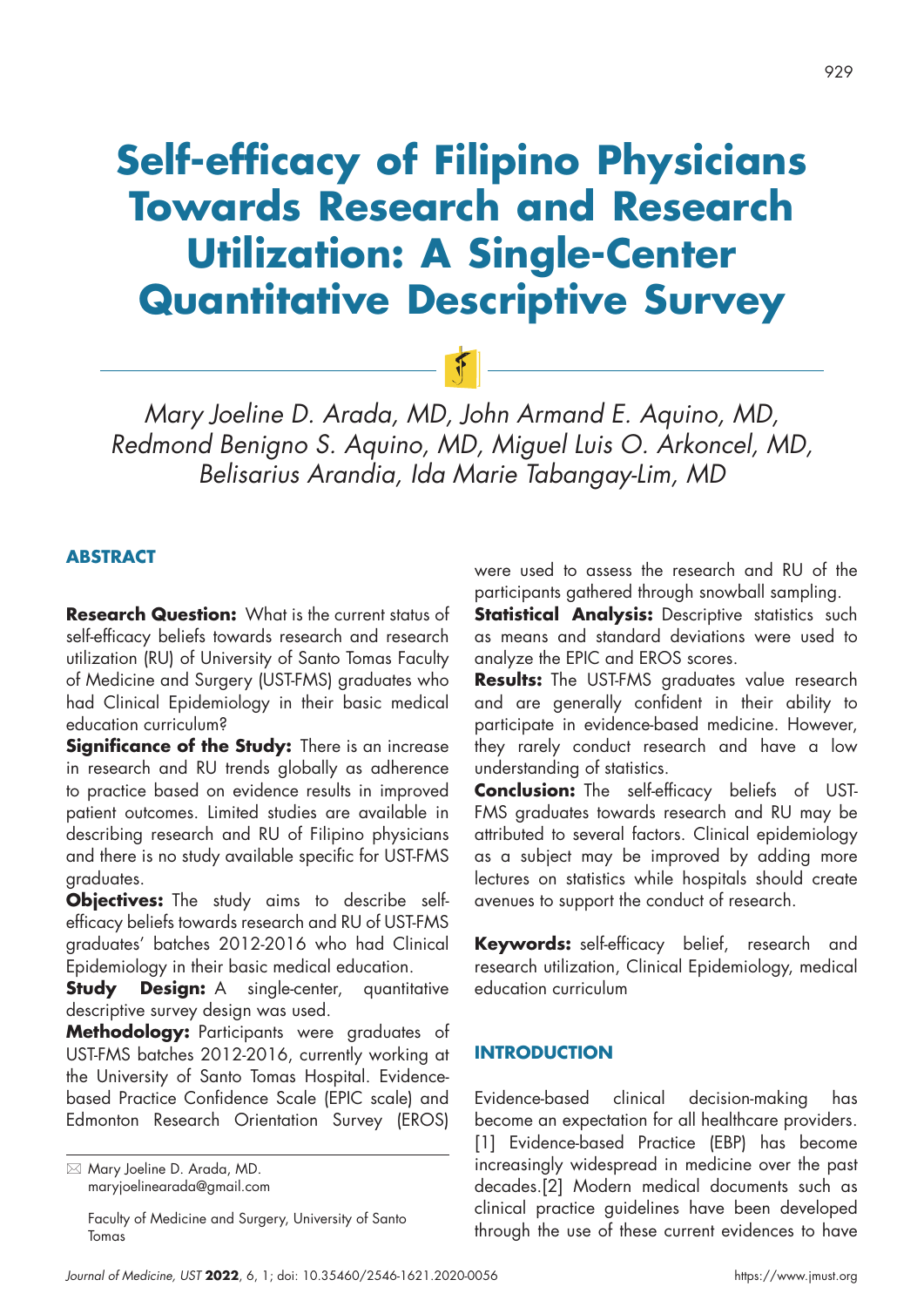better methods in diagnosis, management and treatment. Knowledge, attitude, experience and barriers to research are major factors that influence evidence-based medicine (EBM).[3]

Self-efficacy is considered an essential construct affecting the EBP of various health professionals. [4] According to the self-efficacy theory by Bandura[5], there is a positive correlation between self-efficacy, knowledge and practice. Self-efficacy may influence a person's motivation, decision and actions in participating in certain activities.[5] Thus, if the self-efficacy of physicians is increased, they may participate more in EBM leading to increased knowledge, attitudes and practices (KAP).

Research knowledge is also an important aspect of RU for it to be applied in practice.[6] Clinical epidemiology is a course that is often associated with public health but also deals with research to integrate it into useful clinical practice. In the Asia-Pacific region, clinical epidemiology and EBM have grown drastically due to rising costs, patient safety concerns and evidence-based health care.[7] However, the region has also faced several challenges which are mainly: linking evidence to practice and policy, developing a strong collaborative network across countries of the Asia-Pacific region and globally, and a need for human resources, infrastructure, funding and technical expertise to produce evidence.

There is a lack of data on the level of knowledge medical students have regarding EBM.[8] Among resident doctors, academic emergency medicine programs have attempted to develop training in EBM, however, there were perceived barriers on the lack of trained facility, time and funding for this program.[9] Moreover, the use of evidence from clinical research is not always applied in decision-making by practicing physicians, and there remains a significant delay in the incorporation of new methods and therapies into clinical practice. Retaining and refreshing knowledge to support patient care and professional development across such a broad discipline poses special challenges. [10] To address the lack of EBP competence, a study of the effectiveness of an EBP course was determined among undergraduate nursing students in an academic institution in Spain. After a specific 15-week educational intervention, there was a significant improvement compared to baseline scores in knowledge, attitude and skills.[11]

Predictors of attitude towards utilization of EBP have also been determined. According to Brown et al.[12], knowledge, attitudes, use and future use of EBP generally increased with academic advancing class level in bivariate correlational analysis. However, in multivariate analysis, the academic class level was not a significant predictor of knowledge, attitudes, use and future use of EBP. Instead, the confidence in clinical decisionmaking and preparedness for clinical experience were found to be statistically significant positive predictors of knowledge, use and future use of EBP. In addition to predictors, factors associated with practicing evidence-based medicine have been explored. In a study by Paulsen and Al Achkar<sup>[13]</sup>, results showed that previous research experience was associated with stronger EBM habits, more selfefficacy in applying EBM and greater ability in using EBM skills. The participants who had previous EBM training spent more hours reading literature and had higher EBM skill test scores.

Data have suggested that research training programs show increase in the confidence of physicians toward EBP. A mixed-method study by Black et al.[14] showed that a research training intervention has, through a 3-time point KAP survey, increased the participants' (nurses and doctors) confidence and excitement in conducting research. However, the participants' willingness to conduct research has not improved. This may be due to factors such as lack of time and their realization of challenges faced during research. Qualitatively, the training program has been shown to enhance their commitment and motivate them to promote practice change. It also allowed them to gain new resources and skills to be taken seriously by their colleagues. The study, however, is limited by its capability to be generalized due to the characteristics of its population. A favorable attitude toward EBM has also been echoed by other studies.[15,16]

In another randomized control study conducted by Kortekaas et al.[17], which measured the primary and secondary outcomes of integrating EBM training to general practice specialty training on third-year medical students, no significant difference in attitudes was detected between the control and intervention groups. Also, less than half (44%) of the subjects in the intervention group were compliant with the EBM training elements. Although, the authors noted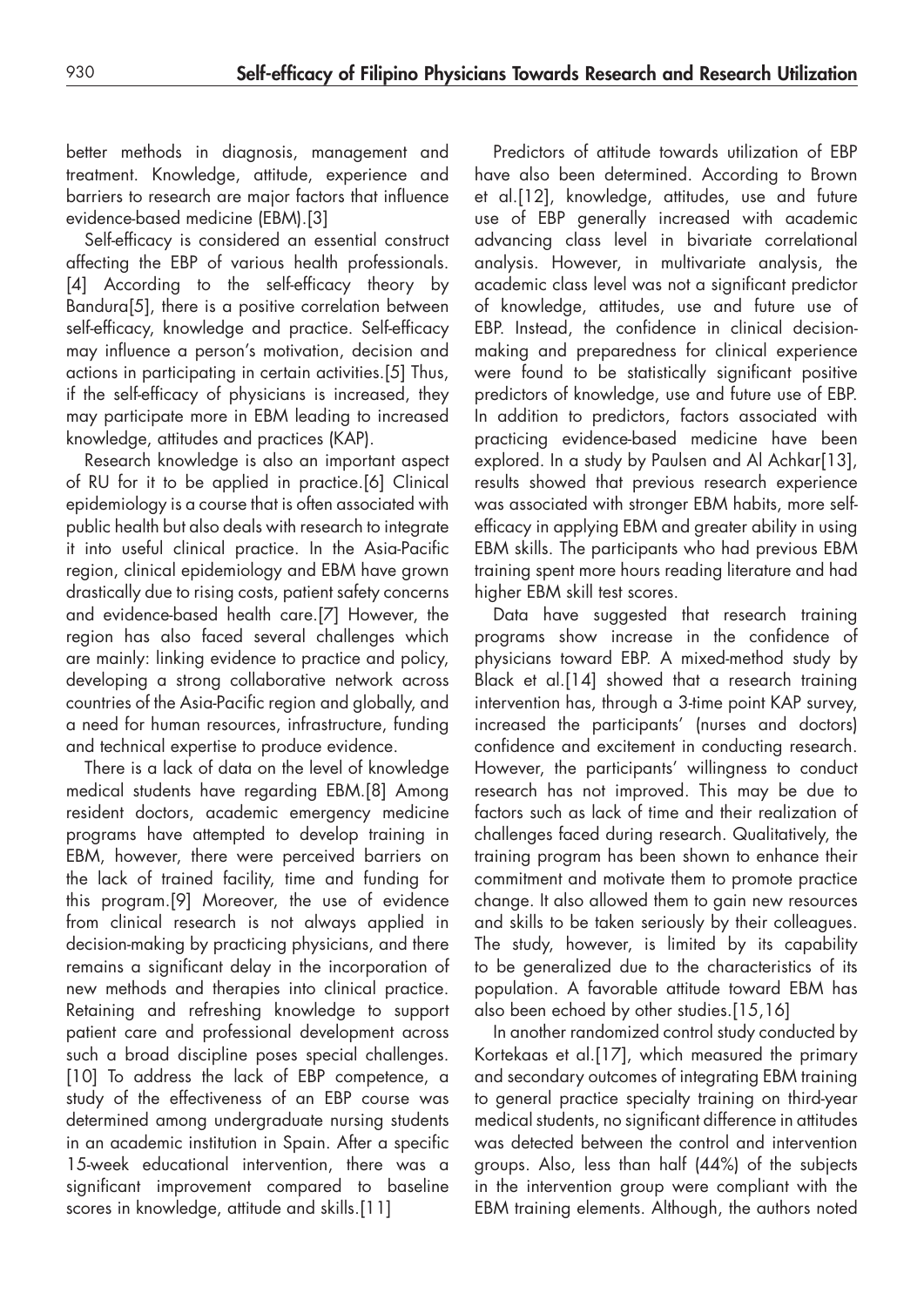that variability in the delivery of components of the intervention to primary care settings may have diluted the potential effect of the intervention.

The effect of incorporating EBM in the medical curriculum on the attitudes of students has also been documented. Cserto, Berenyi, Decsi and Lohner[18] have documented that perceived EBM-related knowledge and skills are higher among students who had EBM training as compared to those who did not.

Interestingly, Gavgani and Mohan[16] have noted that a majority of its respondents (81.6%) believed that legislation on EBM be enacted in their country to provide clinical practice guidelines and for protection of patients from medical malpractice. Furthermore, lack of time has also been noted by various researchers as one of the major barriers to EBM.[16,19]

EBP has evolved through the years to be defined as the integration of the physician's expertise with the most relevant and advanced available clinical evidence gained from systematic research.[20] The best patient care can be guaranteed when clinical expertise is used in combination with the best research evidence available. Literature about EBP utilization in the clinical practice of physicians is scarce, but there is more evidence about non-utilization of EBP in the medical field in well-developed as well as developing countries.

Some studies have shown that the best available evidence, which was found to be the result of excellent clinical trials and meta-analyses, is not being translated into EBP.[21,22] Despite EBP being an established process in the medical field, it was noted that even doctors in the United Kingdom are found to be unable to utilize relevant results of clinical trials in their practice. Through the analysis of medical guidelines and surveys, the paper concluded that doctors were indeed not practicing according to the results of clinical trials.

Dizon et al.[23] conducted a one-day face-to-face EBP training in the Philippines in 2014. Pre- and posttests of EBP knowledge and skills were taken before and immediately after the 1-day training using the Fresno Test of Evidence-Based Medicine for medical doctors and the Adapted Fresno Test for allied health professionals. Using the said tests, they found out that both knowledge and skills of doctors and allied health professionals improved after taking the 1-day

course.[23] Pertinent information about improvement of knowledge and skills was presented in the study, but there was no follow-up with the subjects in terms of how they fared in actual practice. Although the results of their Fresno tests were good, there was no significant evidence that the subjects' clinical practices improved. The utilization of EBM in the clinics of physicians, especially in the Philippines remains to be under-documented.

RU is the process of implementing research knowledge into clinical practice.[6] The Stetler Model of Research Utilization describes prerequisite research steps that when appropriately implemented result in EBP.[6,24] EBP or EBM is the conscientious, explicit and judicious use of current best available evidence in patient care.[20] Improved client outcomes [23,25] by reducing harm due to inadequate knowledge [26] is associated with adherence to practices based on research evidence.

There has been an increase in research and RU trends worldwide recently. To keep pace, the Faculty of Medicine and Surgery of the Pontifical and Royal University of Santo Tomas (UST-FMS) aims to produce graduates that are competent, committed and compassionate in the fields of direct health care provision and research among others.[27] To achieve this goal, the faculty revised its curriculum to incorporate Clinical Epidemiology in basic medical education starting in the academic year 2008-2009.

Clinical Epidemiology aims to provide students with proper knowledge and skills on EBM. The course involves lectures and group activities on four years of basic medical education. Students are tasked to develop research proposals in their first year of studying and implement them in their second and third years of studying. Actual research paper writing and research presentation are done before graduation.[28]

Currently, there is no available study to describe the effectiveness of the course with regard to selfefficacy beliefs of its graduates towards research and RU. It is important to study these to understand how well the objectives of the course and faculty are being implemented in clinical practice.

The results of the study can contribute to the limited knowledge base of research and RU in the country as well as serve as a reference for practice settings to evaluate opportunities for research and RU. The results can also serve as a reference for future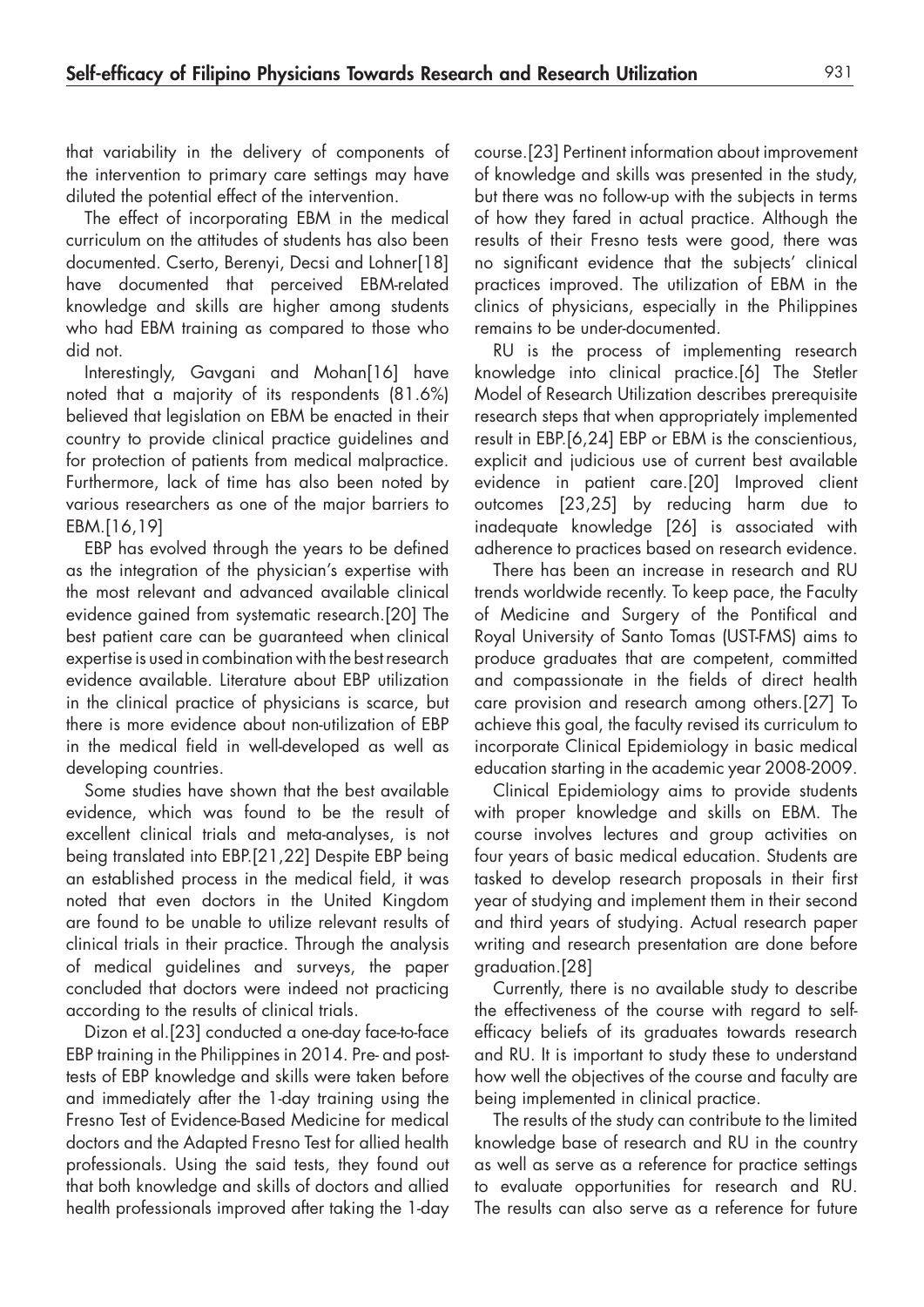curriculum reviews and increase the professional credibility of Thomasian doctors.

Hence, the study aims to describe the selfefficacy beliefs toward research and RU of UST-FMS graduates' batches 2012-2016 who had Clinical Epidemiology in their basic medical education curricula.

# **METHODOLOGY**

As a preliminary study, a single-center, quantitative descriptive survey design was used to determine the self-efficacy beliefs of UST-FMS graduates toward research and RU in clinical practice. The study was approved for implementation by the University of Santo Tomas Institutional Review Board (IRB).

In order to understand the tools to be used, the researchers defined self-efficacy first. Self-efficacy is defined as the "judgment of one's ability to organize and execute given types of performances."[29] Self-efficacy beliefs are psychological constructs important in evaluating EBP as these are subjective. They may be altered by experiences.[29] A positive experience is believed to increase a person's confidence. Bandura [5] stated that practitioners who are confident in their clinical abilities practice them more frequently. Thus, evaluation of selfefficacy beliefs could help in understanding the factors contributing to EBP.[29]

The primary tool used to assess self-efficacy in the study is the Evidence-based Practice Confidence Scale (EPIC Scale, 30). The EPIC scale is an 11-item self-report questionnaire using an 11-point scale that assesses the relationship between education in EBP and selfefficacy toward EBP.[29] Items include descriptions of acquiring, appraising and applying evidence in clinical practice. The total score is computed using the mean of the scores of each item.[29]

The EPIC scale has excellent test-retest reliability  $(intraclass correlation coefficient = 0.89, confidence)$ interval [0.85, 0.91]) and internal consistency (Cronbach's alpha =  $0.89$ ,  $95\%$ CI).[31] The scale has acceptable construct validity measured in terms of mean difference at 95%CI; 8.4 (p<0.001) for highest degree obtained, 9.0 (p<0.001) for searching research literature, 4.1 ( $p = 0.025$ ) for reading research literature and  $5.1$  ( $p = 0.0027$ ) for using research literature.[29]

To supplement the data collected from the EPIC scale, the researchers, likewise, utilized the EROS. [32] It is a 38-item questionnaire used to measure perceived research participation and orientation. [32] The EROS is composed of four factors namely: (1) valuing research; (2) research involvement; (3) being at the leading edge; and (4) EBP.[32]

The EROS has high internal consistency for total score (Cronbach's alpha =  $0.94$ ), as well as for its two subscales: Valuing Research and EBP.[33] The study by McLeary and Brown[33] has also found adequate construct validity of the total EROS scale and its subscales.

The study population consisted of graduates of the Doctor of Medicine program of the University of Santo Tomas Faculty of Medicine and Surgery. Key inclusion criteria include: 1) Must be a graduate of batch 2012 or later, 2) must have passed the physician's licensure examination in February 2014 or later, 3) must be a practicing physician working either full-time ( ≥20 hours per week involvement in patient care) or part-time (<20 hours per week) in the University of Santo Tomas Hospital (USTH). Participants were excluded if employed as 1) part of the academe of any medical school and 2) a researcher in any clinical research organization in the country.

The study population involved a total of 1,897 UST-FMS graduates from batch 2012-2016 currently working in the USTH. Snowball sampling was done by distributing hard copies of survey packets with control numbers to representatives from various clinical departments in the USTH. These representatives then asked their colleagues to answer the survey packets which contained a cover letter, informed consent agreement, demographic questionnaire, EPIC scale and the EROS. Participants were given 5 days to fill out the survey packets before they were collected. Data were analyzed through means and standard deviations.

Demographic data of the participants, such as gender, age, years of clinical experience, etc., were presented in tables. In particular, they were summarized as percentages and means (with the corresponding standard deviations obtained). The use of percentages was utilized for nominal demographic categories such as gender, employment status, etc., while means was used for qualitative demographic categories such as age, years of clinical experience, etc.

The EPIC scale and EROS scores were summarized as means and the standard deviations were also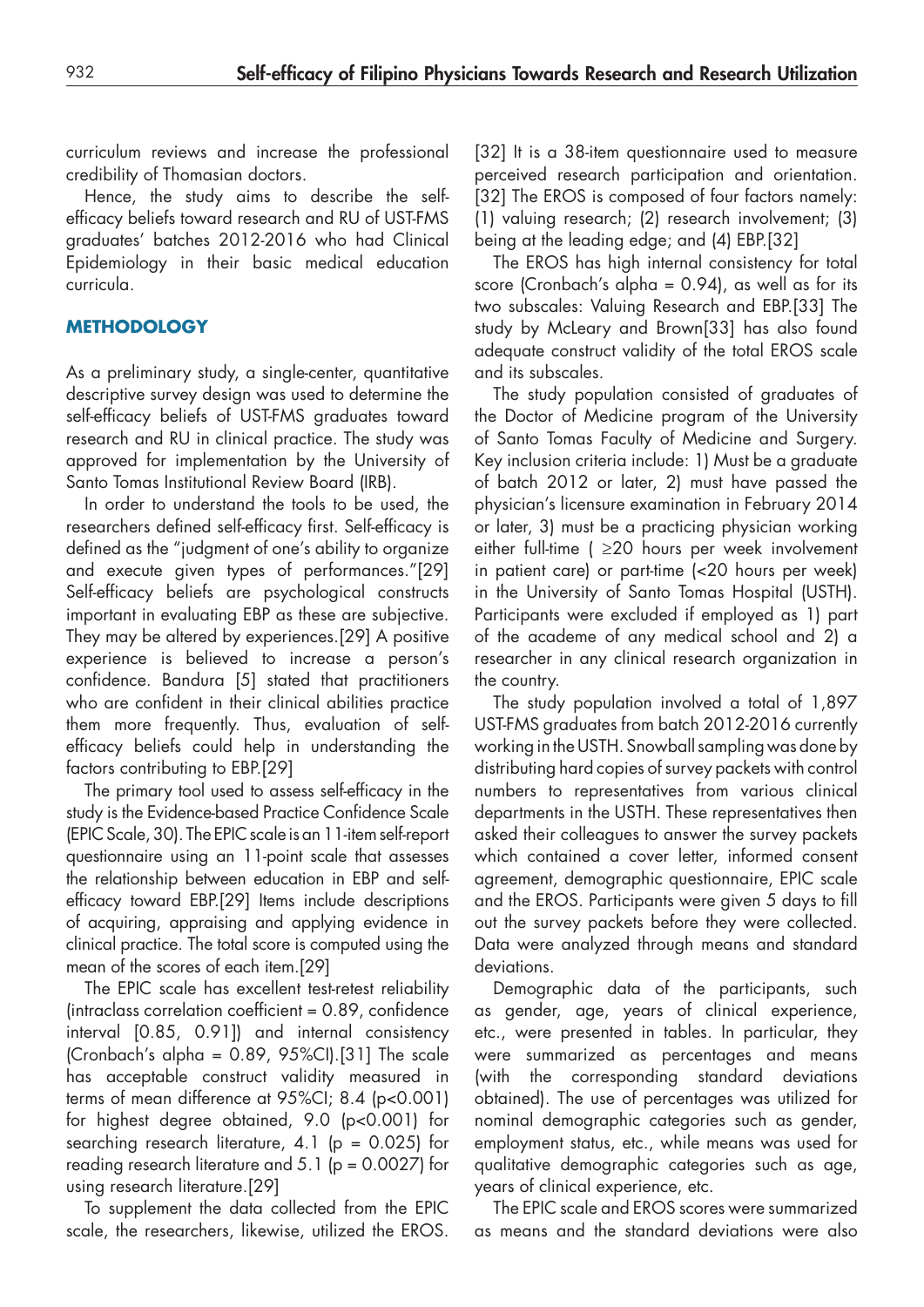obtained. The use of mean was selected because the type of data to be summarized - the survey scores are quantitative, ratio data. The standard deviation was also selected in order to determine the degree of variability of their scores.

## **RESULTS**

#### **Participants**

Out of the 100 questionnaires distributed to the residents and fellows of UST, 50 replied to confirm participation, and all of them were included in the data analysis. Hence, the response rate is 50%.

For the demographics, the majority of participants were females (52%), aged 27-29 years (56%), and currently taking up residency (70%). Most of them are also working full-time (86%). Most of the participants are not engaging in further research studies (80%) even though 94% of them are required to conduct research. Other socio-demographic data are found in Table 1.

#### **EROS Results**

The mean for the total EROS scores indicated that participants had a 'moderate level' of research orientation. Subscales ranked from highest to lowest: *valuing research* (3.86 ± 0.51)*, EBP* (3.42 ± 0.53), *being at the leading edge* (3.78 ± 0.52), *research involvement*  $(3.80 \pm 0.46)$ . This is supported by individual mean scores in *EBP* and *valuing research*  still has the highest scores while *research involvement*  and *being at the leading edge* the lowest. Thus, the participants could be considered consumers rather than producers of research. Participants are also knowledgeable of most research-related concepts except for statistics.

#### **EPIC Scale Results**

Participants are moderately confident in their ability to identify knowledge gaps and formulate questions to guide the literature search. They are also quite confident in deciding on the appropriate course of action for their patients based on the integration of research evidence, clinical judgment and client preferences as well as on the continuous evaluation of the provided intervention. On the other hand, participants have low confidence in critically appraising the strengths and weaknesses of study

methods, reliability and validity of the study, as well as sensitivity and specificity of study results. Similar to the EROS results, participants also reported the least confidence in areas involving statistics such as interpreting study results obtained using statistical tests and procedures.

#### **DISCUSSION**

#### **Research Attitudes and Values**

Of the 50 participants, majority of the respondents showed moderate confidence towards research. They believed that research is an important part of their practice and pursuit of higher learning. Research serves as the cornerstone of EBM; therefore, the participants believe in its importance in practice.

EROS assesses the participants' involvement and beliefs about research, specifically on areas of *valuing research, research involvement, being at the leading edge,* and *EBP*. Responses show that the highest rank subscale is valuing research while research involvement is the lowest rank. This reveals that the participants perceive that EBM is a more reliable source of information than clinical practice but are then unable to be involved in them because of insufficient knowledge and inability to perform statistical tests and procedures, which is similar to the results of a study by Lyons et al.[32] Moreover, perceptions about new ideas in both researches in clinical practice are rated highly. This can be attributed to the research done by residents, which is a requirement in their continuing medical education.

The EPIC scale measures the confidence of participants in their level of ability in research and research utilization. Confidence in clinical practice and decision making based on research evidence was also taken into consideration. Results show that the majority of participants have a relatively moderate self-efficacy when it comes to research – in both theory and practice. The participants rated high confidence in identifying gaps in knowledge as well as constructing research questions for literature search. This is mirrored by the study of Brown et al.[12] which mentioned that a positive predictor of self-efficacy is the implementation of research findings into clinical practice since medical trainees are often required to manage patients using EBM. This correlates well with the idea that the participants are more inclined to be consumers rather than producers of research.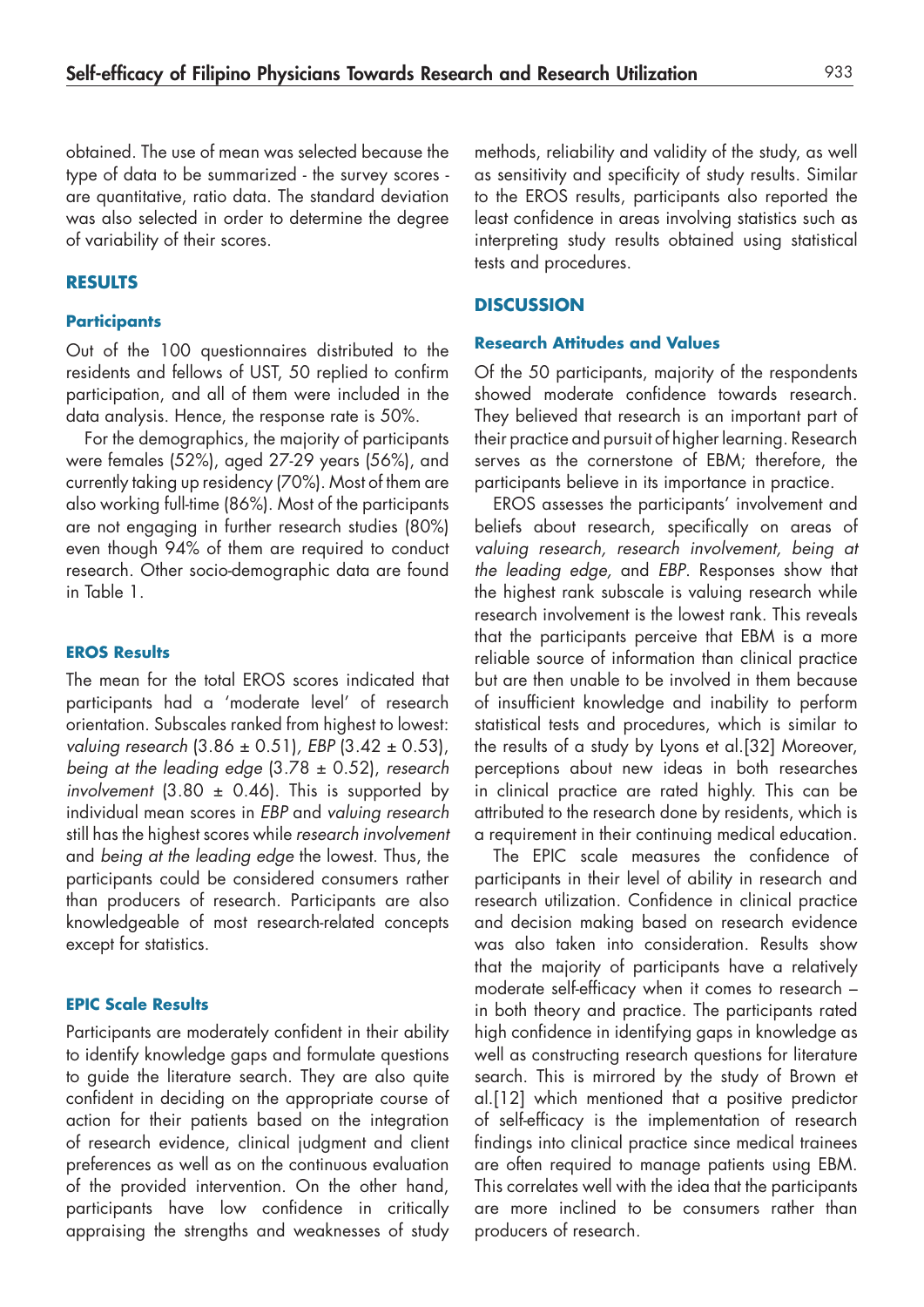| Characteristics                                       | Frequency           | $\%$           |
|-------------------------------------------------------|---------------------|----------------|
| <b>Sex</b>                                            |                     |                |
| Male                                                  | 24                  | 48             |
| Female                                                | 26                  | 52             |
| Age                                                   |                     |                |
| 24-26                                                 | $\sqrt{3}$          | 6              |
| 27-29                                                 | 28                  | 56             |
| 30-32                                                 | 14                  | 28             |
| 33-35                                                 | $\sqrt{5}$          | $10$           |
| <b>Year Graduated</b>                                 |                     |                |
| 2012                                                  | $\mathbf{2}$        | $\overline{4}$ |
| 2013                                                  | 8                   | 16             |
| 2014                                                  | 13                  | 26             |
| 2015                                                  | 13                  | 26             |
| 2016                                                  | 14                  | 18             |
| <b>Highest Level of Education/Training</b>            |                     |                |
| General medical education                             | 8                   | 16             |
| Residency                                             | 35                  | 70             |
| Fellowship                                            | $\sqrt{5}$          | 10             |
| Master's degree                                       | $\mathsf{O}\xspace$ | $\circ$        |
| Doctorate                                             | $\overline{2}$      | $\overline{4}$ |
| <b>Further studies</b>                                |                     |                |
| Yes                                                   | 25                  | 50             |
| No                                                    | 21                  | 42             |
| No answer                                             | $\pmb{4}$           | 8              |
| <b>Research studies</b>                               |                     |                |
| Yes                                                   | 6                   | 12             |
| No                                                    | 40                  | 80             |
| Unanswered                                            | $\overline{4}$      | $\,8\,$        |
| <b>Full-time or Part-time</b>                         |                     |                |
| Full-Time                                             | 43                  | 86             |
| Part-time                                             | $\mathbf 0$         | $\circ$        |
| Unanswered                                            | $\overline{7}$      | 14             |
| <b>Required to conduct research</b>                   |                     |                |
| Yes                                                   | 47                  | 94             |
| No                                                    | 3                   | 6              |
| Required to undergo further training<br>in research   |                     |                |
| Yes                                                   | 32                  | 64             |
| No                                                    | 14                  | 34             |
| Unanswered                                            | 1                   | $\overline{2}$ |
| <b>Required to conduct evidence-based</b><br>medicine |                     |                |
| Yes                                                   | 47                  | 94             |
| No                                                    | 3                   | 6              |

**Table 1:** Socio-demographic characteristics of participants and their practice (N=50)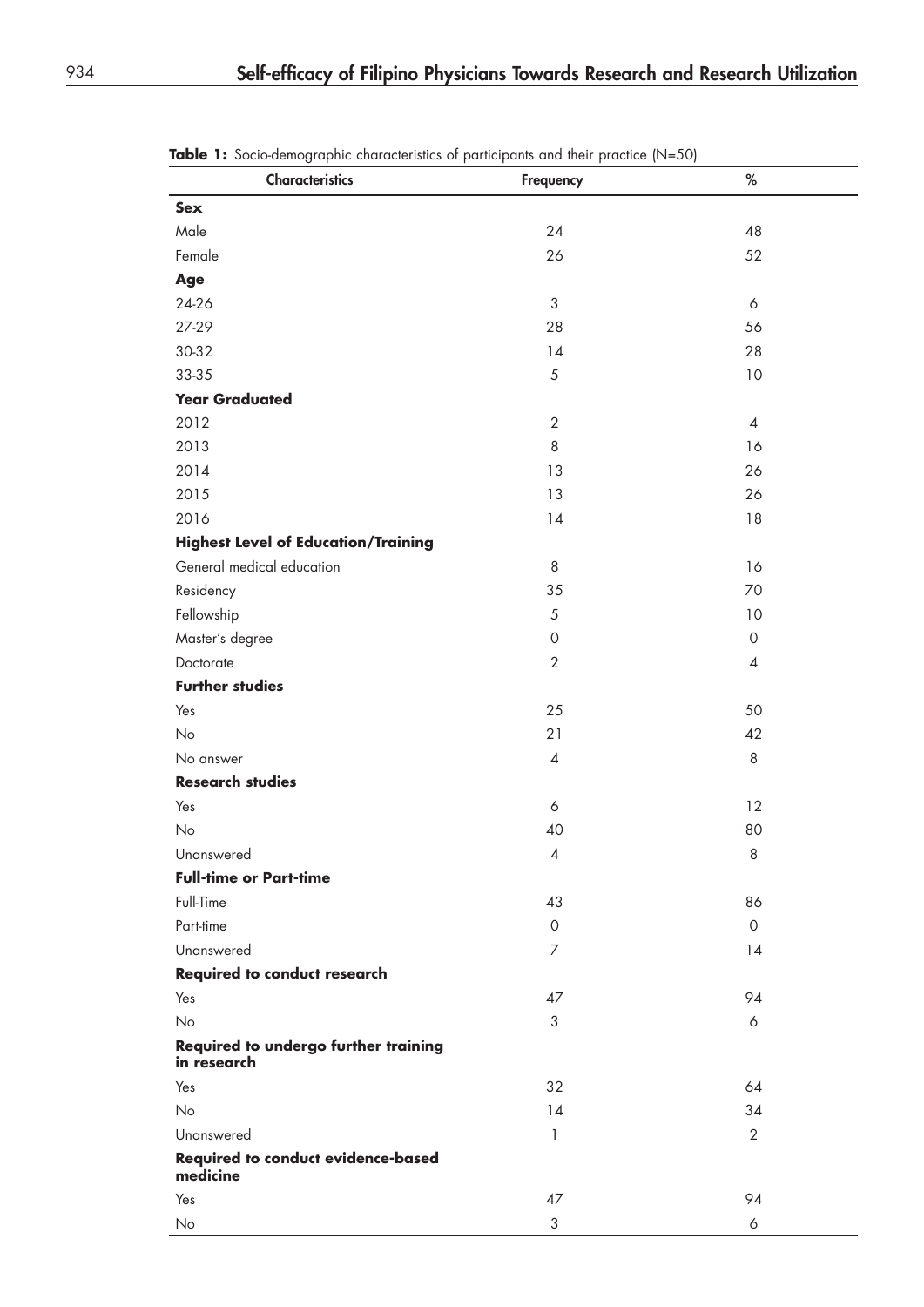| <b>EROS Item (N)</b>                                                                                         | Mean ± SD       | Factor   |
|--------------------------------------------------------------------------------------------------------------|-----------------|----------|
| Top 3 Highest Scoring Items Ranked from Highest to Lowest Mean Scores                                        |                 |          |
| EROS 1 When there is information available, clinical practice should be<br>based on research findings (N=50) | $4.26 \pm 0.63$ | Factor 4 |
| EROS 2 Research can improve the cost-effectiveness of patient care (N=50)                                    | $4.24 \pm 0.77$ | Factor 1 |
| EROS 31 Research can improve patient care (N=50)                                                             | $4.06 \pm 0.84$ | Factor 1 |
| Bottom 3 Lowest Scoring Items Ranked from Lowest to Highest Mean Scores                                      |                 |          |
| EROS 27 I am an excellent researcher (N=50)                                                                  | $3.18 \pm 0.77$ | Factor 2 |
| EROS 21 I am actively involved in doing clinical research (N=50)                                             | $3.28 \pm 0.93$ | Factor 2 |
| EROS 30 I am capable of developing new or revised treatments which will<br>help clients $(N=48)$             | $3.28 \pm 1.09$ | Factor 3 |

**Table 2:** EROS statements with the highest and lowest mean scores (N=50)

**Table 3:** Mean scores of participants' understanding of some research-related concepts (N=49)

| <b>Research-related concepts</b> | Mean ± SD       |
|----------------------------------|-----------------|
| Research design                  | $3.64 \pm 0.92$ |
| <b>Statistics</b>                | $2.74 + 1.01$   |
| Research articles in journals    | $3.64 + 0.92$   |
| Grant application procedures     | $3.02 + 0.96$   |
| Ethical review procedures        | $3.50 \pm 0.99$ |
|                                  |                 |

## **Research and Research Utilization**

The UST graduates are no strangers to EBM. As students, they are exposed to research tools and guides that will help them properly interpret research results and integrate their knowledge into future practice (2016). While some studies have shown that the best available evidence is not being translated into EBP[21,22], this is not the case for residents sampled in the study.

The EROS serves to measure how participants valued research and their EBP. The current survey showed that residents utilize more research when compared to how much they produce. This may be because of multiple factors that demand the use of EBP in medical practice.[7]

The conduct of research is tied integrally with its interpretation; thus it is also important to evaluate the participants' self-efficacy in interpreting research data and incorporating it into their practice.[6]

Results also show that there is a trend in the participants being primarily consumers of research rather than contributors to the body of knowledge in their field. This can be attributed to the busy schedule of residents in training and intrinsic personal factors. [16,19] The disparity in number might be the reason

why they value EBP highly so that they can apply it in their practice, but only a few do actual research in their field. Barriers to EBM implementation have been explored before,[6,9] and they remain to be important hindrances in research utilization. Limited knowledge about statistics has also been mentioned as a factor affecting their use of research in their generation.

#### **Limitations of the Study**

The very nature of this study being a preliminary study is an important limitation because it only explores the EBM practices of young graduates who experienced having clinical epidemiology as part of their curriculum. Aside from this, the relatively low response rate from the questionnaires given affects the study's power to correlate having a clinical epidemiology course and self-efficacy towards research and RU. The percentage of respondents gathered, as compared to the total number of students who had clinical epidemiology does not adequately represent the total population. Because of this, the generalizability of the study is markedly decreased.

The respondents considered for the study are UST-FMS graduates between the years 2011 and 2016. This excludes an important population – one that did not have clinical epidemiology in their curriculum. This limitation prevents researchers from doing a comparison between the two groups.

#### **Recommendations**

Further research is needed to have a more generalizable result. The sample size used in this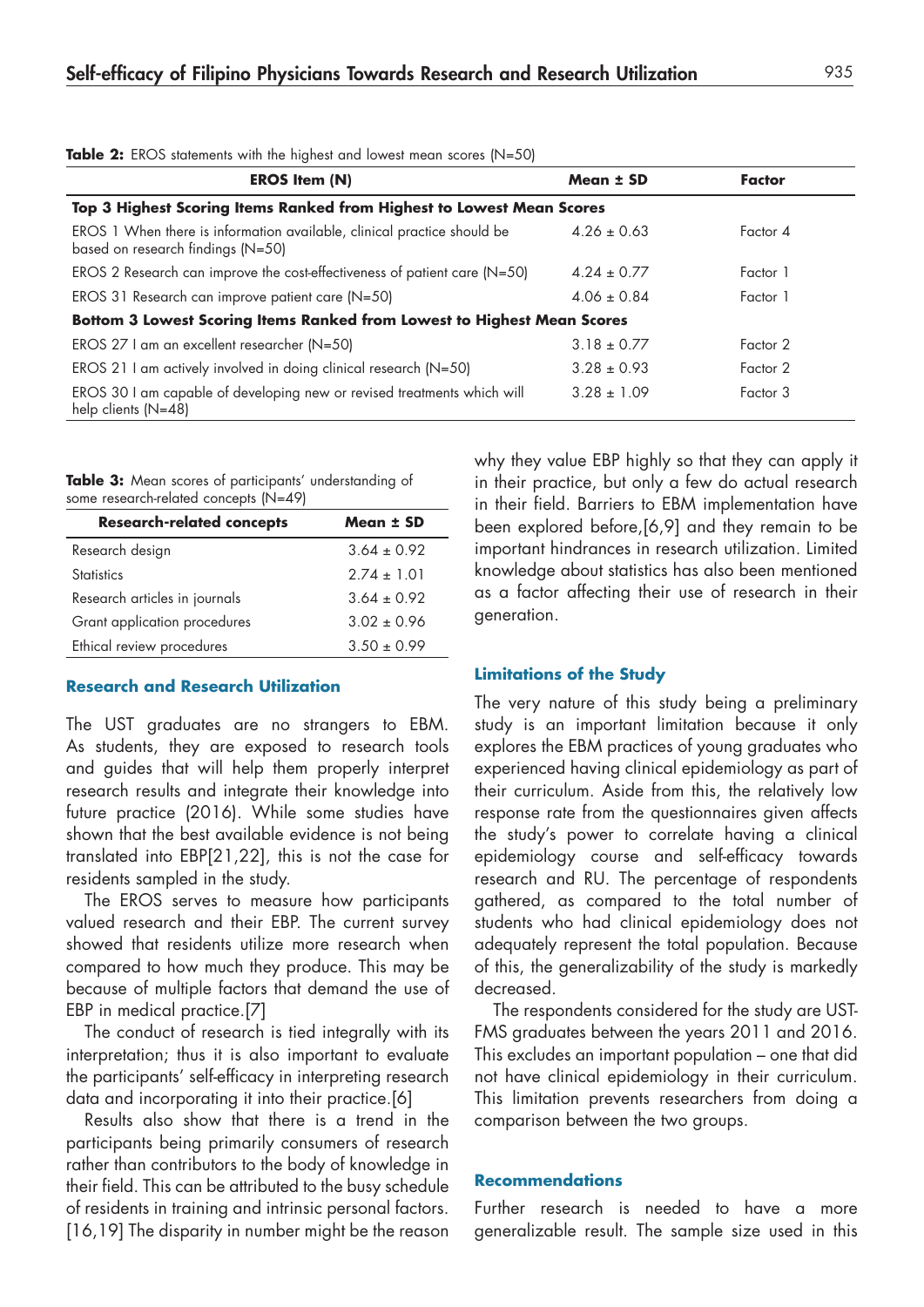| <b>Question</b>                                                                    | Mean $(\%) \pm SD$ |
|------------------------------------------------------------------------------------|--------------------|
| Question 1: Identify a gap in your knowledge                                       | $76.4 \pm 11.4$    |
| Question 2: Formulate a question to guide a literature search                      | $72.0 \pm 9.90$    |
| Question 3: Effectively conduct an online literature search                        | $71.6 \pm 18.5$    |
| Question 4: Critically appraise the strengths and weaknesses of study methods      | $69.8 \pm 11.9$    |
| Question 5: Critically appraise the measurement properties of standardized tests   | $69.2 \pm 13.0$    |
| Question 6: Interpret statistical tests such as t-test or chi-square tests         | $61.0 \pm 20.3$    |
| Question 7: Interpret statistical procedures such as linear or logistic regression | $61.0 \pm 19.7$    |
| Question 8: Determine if evidence applies to your patient/client                   | $70.6 \pm 16.1$    |
| Question 9: Ask about needs, values and treatment preferences                      | $73.0 \pm 16.9$    |
| Question 10: Decide on a course of action                                          | $73.0 \pm 12.2$    |

**Table 4: Means of participants' confidence scores on the EPIC scale (N=50)**

Possible scores range from 0% (not confident) to 100% (completely confident).

preliminary study may not adequately represent the different batches of UST-FMS graduates being studied. A bigger sample size that is representative of the population being studied is recommended. There are a lot of research opportunities that this preliminary study has opened. One of these is the possibility of comparing the self-efficacy of UST-FMS graduates who had and those who did not have clinical epidemiology in their general medical curriculum. This paves the way for a study that can evaluate the effectiveness of clinical epidemiology in equipping the university's graduates to become scholars and researchers in the future. UST-FMS graduates are honed to become 5-star physicians; one aspect of this is becoming an effective researcher.

Another aspect that can be explored is the barriers to effective research and RU that physicians face in their practice. This is important because they already have access to more resources, but they may be facing unique challenges in the process of retrieval, interpretation, or application of study results and guidelines.

Clinical epidemiology has earned its place in the basic medical education curriculum because it teaches the physician to become a good researcher. The results show that many doctors rate their knowledge of statistics as poor, so lessons about

it can be improved. Hospitals may also choose to emphasize on the literature that their medical researchers do. They can dedicate time for residents or fellows to be able to focus on their research and contribute to the academe.

EBM truly is the modern standard of care. Physicians must be able to appraise medical literature, apply theory into practice and contribute to the growing body of medical knowledge.

## **Conclusion**

This preliminary study investigated the self-efficacy beliefs towards research and RU of UST-FMS graduates who had clinical epidemiology in their basic medical education curriculum. In conclusion, the graduates value research and see EBM as an integral part of clinical practice. However, they are less inclined in performing research themselves. This may be attributed to the physician's busy schedule and other intrinsic factors such as the reported limited knowledge of statistics. The clinical epidemiology subject may be improved by adding more lectures on statistical design and interpretation. Hospitals should also create avenues to support the research conduct of their physicians.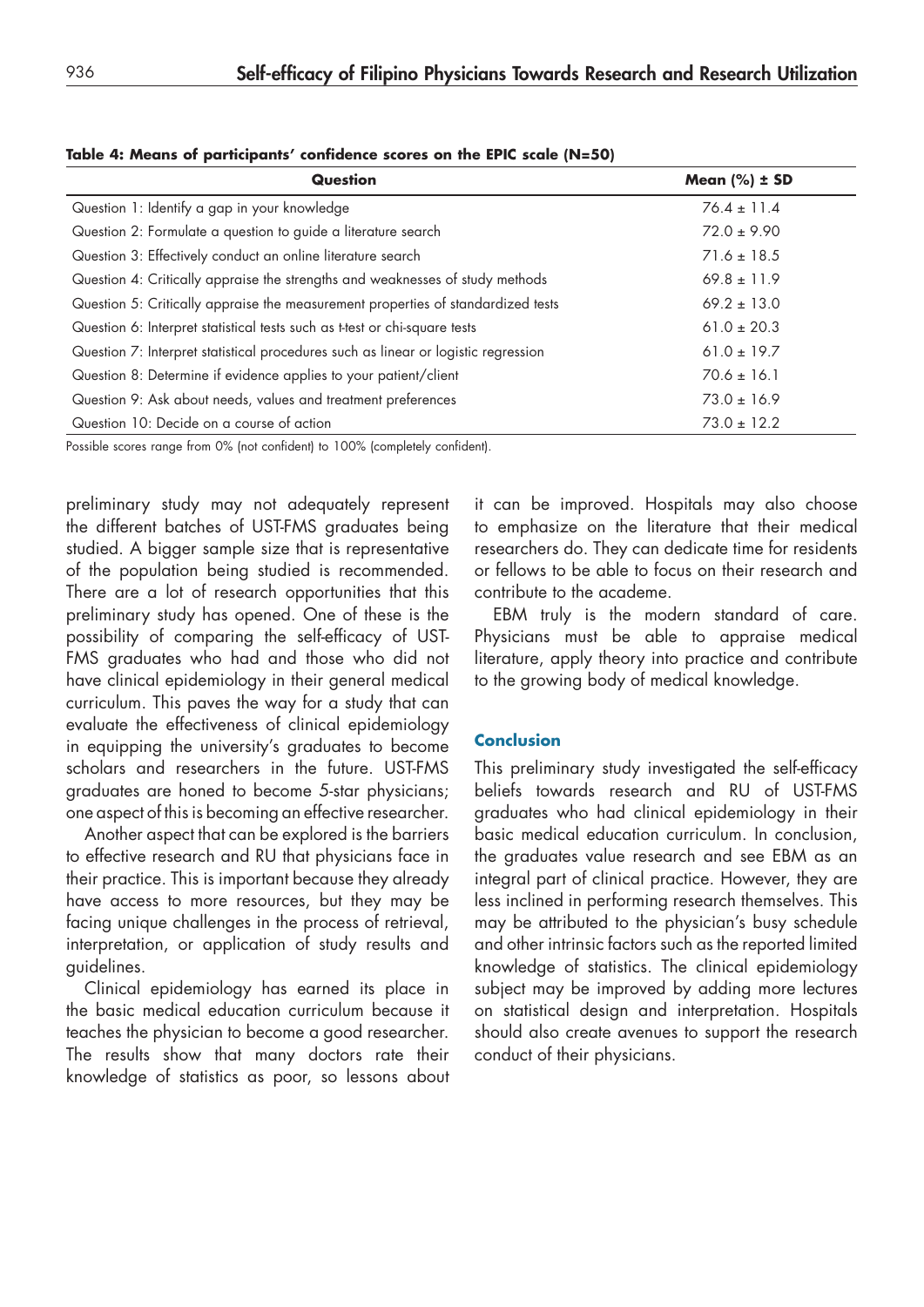#### **REFERENCES**

- 1. Greiner A, Knebel E. Health professions education: A bridge to quality. Washington, D.C., DC: National Academies Press; 2003. [cited 2016 November 6]. Available from: [https://www.ncbi.nlm.nih.gov/books/NBK221528/.](https://www.ncbi.nlm.nih.gov/books/NBK221528/)
- 2. Smith R, Rennie D. Evidence based medicine-an oral history. *BMJ* .2014;348(jan21 34):g371. Available from: <http://dx.doi.org/10.1136/bmj.g371>
- 3. Basavareddy A, Pallamparthy S. Knowledge, Attitude, Practice, And Barriers Toward Research Among Medical Students: A Cross-Sectional Questionnaire-Based Survey. *Perspect Clin Res*. 2019;10(2):73. Available from: [http://](http://dx.doi.org/10.4103/picr.picr_1_18) [dx.doi.org/10.4103/picr.picr\\_1\\_18](http://dx.doi.org/10.4103/picr.picr_1_18)
- 4. Cane J, O'Connor D, Michie S. Validation of the Theoretical Domains Framework for Use in Behaviour Change and Implementation Research. *Implement Sci.* 2012;7(1):37. Available from:<http://dx.doi.org/10.1186/1748-5908-7-37>
- 5. Bandura A. Self-efficacy: The Exercise of Control. New York, NY: W.H. Freeman; 1997.
- 6. Stetler CB. Updating the Stetler Model of Research Utilization to Facilitate Evidence-Based Practice. *Nurs Outlook*. 2001;49(6):272–9. Available from: [http://dx.doi.](http://dx.doi.org/10.1067/mno.2001.120517) [org/10.1067/mno.2001.120517](http://dx.doi.org/10.1067/mno.2001.120517)
- 7. Su TT, Bulgiba AM, Sampatanukul P, Sastroasmoro S, Chang P, Tharyan P, et al. Clinical Epidemiology (CE) and Evidence-Based Medicine (EBM) in the Asia Pacific Region (round table forum). *Prev Med*. 2013;57 Suppl:S5-7. Available from: <http://dx.doi.org/10.1016/j.ypmed.2013.04.009>
- 8. Smith AB, Semler L, Rehman EA, Haddad ZG, Ahmadzadeh KL, Crellin SJ, et al. A Cross-Sectional Study of Medical Student Knowledge of Evidence-Based Medicine as Measured by the Fresno Test of Evidence-Based Medicine. *J Emerg Med*. 2016;50(5):759–64. Available from: [http://](http://dx.doi.org/10.1016/j.jemermed.2016.02.006) [dx.doi.org/10.1016/j.jemermed.2016.02.006](http://dx.doi.org/10.1016/j.jemermed.2016.02.006)
- 9. Kuhn GJ, Wyer PC, Cordell WH, Rowe BH. A Survey to Determine the Prevalence and Characteristics of Training in Evidence-Based Medicine in Emergency Medicine Residency Programs. *J Emerg Med*. 2005;28(3):353– 9. Available from: [http://dx.doi.org/10.1016/j.](http://dx.doi.org/10.1016/j.jemermed.2004.09.015) [jemermed.2004.09.015](http://dx.doi.org/10.1016/j.jemermed.2004.09.015)
- 10. Swinglehurst DA. Information Needs of United Kingdom Primary Care Clinicians: Information Needs of UK Primary Care Clinicians, Deborah A. Swinglehurst. *Health Info Libr J*. 2005;22(3):196–204. Available from: [http://dx.doi.](http://dx.doi.org/10.1111/j.1471-1842.2005.00579.x) [org/10.1111/j.1471-1842.2005.00579.x](http://dx.doi.org/10.1111/j.1471-1842.2005.00579.x)
- 11. Ruzafa-Martínez M, López-Iborra L, Armero Barranco D, Ramos-Morcillo AJ. Effectiveness of an Evidence-Based Practice (EBP) Course on the EBP Competence of Undergraduate Nursing Students: A Quasi-Experimental Study. *Nurse Educ Today*. 2016;38:82–7. Available from: [http://](http://dx.doi.org/10.1016/j.nedt.2015.12.012) [dx.doi.org/10.1016/j.nedt.2015.12.012](http://dx.doi.org/10.1016/j.nedt.2015.12.012)
- 12. Brown CE, Kim SC, Stichler JF, Fields W. Predictors of Knowledge, Attitudes, Use and Future Use of Evidence-Based Practice Among Baccalaureate Nursing Students at Two Universities. *Nurse Educ Today*. 2010;30(6):521–7. Available from: <http://dx.doi.org/10.1016/j.nedt.2009.10.021>
- 13. Paulsen J, Al Achkar M. Factors Associated With Practicing Evidence-Based Medicine: a Study of Family Medicine Residents. *Adv Med Educ Pract*. 2018;9:287–93. Available from: <http://dx.doi.org/10.2147/amep.s157792>
- 14. Black AT, Balneaves LG, Garossino C, Puyat JH, Qian H. Promoting Evidence-Based Practice Through a Research Training Program for Point-of-Care Clinicians. *J Nurs*

*Adm*. 2015;45(1):14–20. Available from: [http://dx.doi.](http://dx.doi.org/10.1097/NNA.0000000000000151) [org/10.1097/NNA.0000000000000151](http://dx.doi.org/10.1097/NNA.0000000000000151)

- 15. Khoja TA, Al-Ansary LA. Attitudes to Evidence-Based Medicine of Primary Care Physicians in Asir Region, Saudi Arabia. *East Mediterr Health J*. 2007;13(2):408–19.
- 16. Gavgani VZ, Mohan VV. Physicians' Attitude Towards Evidence-Based Medical Practice and Health Science Library Services. *Library and Information Science Research Electronic Journal*. 2008;18(1):1–10.
- 17. Kortekaas MF, Bartelink MEL, Zuithoff NPA, van der Heijden GJMG, de Wit NJ, Hoes AW. Does Integrated Training in Evidence-Based Medicine (EBM) in the General Practice (GP) Specialty Training Improve EBM Behaviour in Daily Clinical Practice? A Cluster Randomised Controlled Trial. *BMJ Open*. 2016;6(9):e010537. Available from: [http://](http://dx.doi.org/10.1136/bmjopen-2015-010537) [dx.doi.org/10.1136/bmjopen-2015-010537](http://dx.doi.org/10.1136/bmjopen-2015-010537)
- 18. Csertő M, Berényi K, Decsi T, Lohner S. Self-Reported Attitudes, Knowledge and Skills of Using Evidence-Based Medicine in Daily Health Care Practice: A National Survey Among Students of Medicine and Health Sciences in Hungary. *PLoS One*. 2019;14(12):e0225641. Available from: <http://dx.doi.org/10.1371/journal.pone.0225641>
- 19. Khalid A. Al-Motairy HMA-M. Primary Health Care Physicians' Perceptions, Attitude and Educational Needs Towards? Evidence Based Medicine. *Biomedical Research*. 2013;24(2):257–62.
- 20. Sackett D, Rosenberg W, Gray J, Haynes R, Richardson S. Evidence-based medicine: What It Is And What It Isn't. *British Medical Journal*. 1996;312:71–2.
- 21. Julian DG. Translation of Clinical Trials Into Clinical Practice. *J Intern Med*. 2004;255(3):309–16. Available from: <http://dx.doi.org/10.1046/j.1365-2796.2003.01282.x>
- 22. Sullivan KJ, Wayne C, Patey AM, Nasr A. Barriers and facilitators to the implementation of evidence-based practice by pediatric surgeons. *J Pediatr Surg*. 2017;52(10):1666– 73. Available from: [http://dx.doi.org/10.1016/j.](http://dx.doi.org/10.1016/j.jpedsurg.2017.02.001) [jpedsurg.2017.02.001](http://dx.doi.org/10.1016/j.jpedsurg.2017.02.001)
- 23. Dizon JM, Dizon RJ, Regino J, Gabriel A. Evidence-Based Practice Training for Health Professionals in the Philippines. *Adv Med Educ Pract*. 2014;5:89–94. Available from: <http://dx.doi.org/10.2147/AMEP.S54459>
- 24. Asselin ME. Knowledge Utilization Among Experienced Staff Nurses. *J Nurses Staff Dev*. 2001;17(3):115– 22; quiz 123–4. Available from: [http://dx.doi.](http://dx.doi.org/10.1097/00124645-200105000-00003) [org/10.1097/00124645-200105000-00003](http://dx.doi.org/10.1097/00124645-200105000-00003)
- 25. Brangan J, Quinn S, Spirtos M. Impact of an Evidence-Based Practice Course on Occupational Therapist's Confidence Levels and Goals. *Occup Ther Health Care*. 2015;29(1):27–38. Available from: [http://dx.doi.org/10](http://dx.doi.org/10.3109/07380577.2014.968943) [.3109/07380577.2014.968943](http://dx.doi.org/10.3109/07380577.2014.968943)
- 26. Heiwe S, Kajermo K, Tyni-Lenne R, Guidetti S, Samuelsson M, Andersson IL, et al. Evidence-Based Practice: Attitudes, Knowledge and Behaviors Among Allied Health Care Professionals. *International Journal for Quality in Health Care*. 2010;23(2):198–209.
- 27. UST Faculty of Medicine and Surgery*.* (2016). Graduate Attributes. [cited 2016 November 3]. Available from: [http://medicine.ust.edu.ph/about-us-copy.html#gradatts.](http://medicine.ust.edu.ph/about-us-copy.html#gradatts)
- 28. UST Faculty of Medicine and Surgery*.* (2016). Clinical Epidemiology. [cited 2016 November 6. Available from: [http://medicine.ust.edu.ph/education.html#cliep.](http://medicine.ust.edu.ph/education.html#cliep)
- 29. Salbach NM, Jaglal SB, Williams JI. Reliability and Validity of the Evidence-Based Practice Confidence (EPIC) Scale.